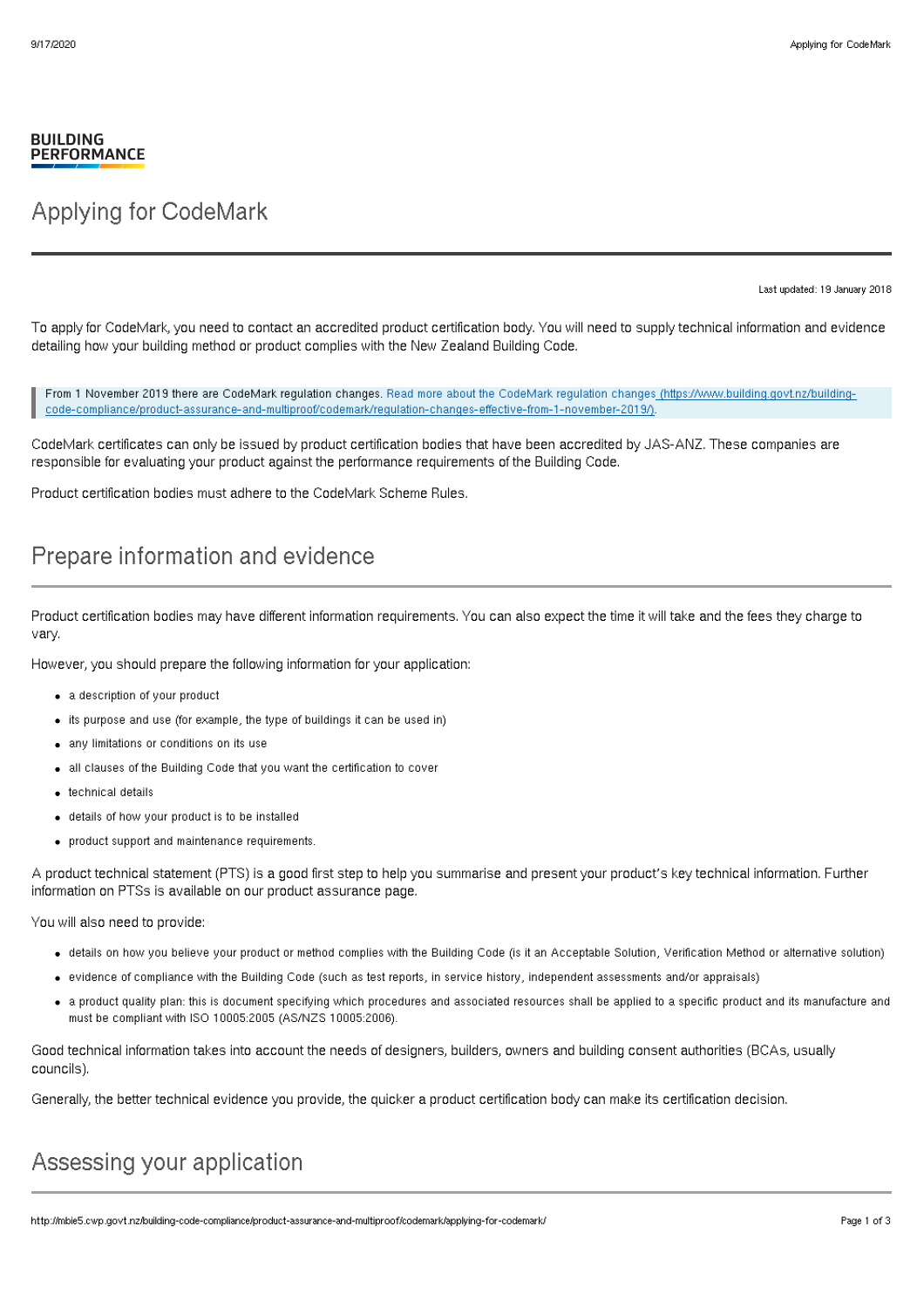### Find a product certification body

To have your product assessed, evaluated and certified, you need to find and contact a product certification body, and pay a fee to them.

The fees are a private arrangement between you and the product certification body and are not covered by regulation. The fees will cover a proportion of the product certification body's accreditation costs, and the costs of evaluating your product for compliance.

The overall cost of gaining CodeMark will depend on a number of factors including the complexity of the product and the quality of supporting evidence you submit about your product's compliance.

Product certification bodies currently accredited for New Zealand are:

- AsureQuality Email: CodeMark@asurequality.com [\(https://www.building.govt.nzmailto:CodeMark@asurequality.com\)](mailto:CodeMark@asurequality.com) Phone: +64 7 572 0522 Website: www.asurequality.com [\(http://www.asurequality.com\)](http://www.asurequality.com) Please note: this certification body is not currently taking on any new applications for CodeMark. . BRANZ Email: branz@branz.co.nz [\(https://www.building.govt.nzmailto:branz@branz.co.nz\)](mailto:branz@branz.co.nz) Phone: +64 4 237 1170 Website: www.branz.co.nz [\(http://www.branz.co.nz\)](http://www.branz.co.nz) **• Bureau Veritas** Email: bvaus@au.bureauveritas.com [\(https://www.building.govt.nzmailto:bvaus@au.bureauveritas.com\)](mailto:bvaus@au.bureauveritas.com)Phone: +64 9 526 4546 Website: www.bureauveritas.co.nz [\(http://www.bureauveritas.co.nz\)](http://www.bureauveritas.co.nz) GlobalMark Pty Ltd
- Email: CodeMark@global-mark.com.au [\(https://www.building.govt.nzmailto:CodeMark@global-mark.com.au\)](mailto:CodeMark@global-mark.com.au) Phone: +61 2 9886 0222 Website: www.global-mark.com.au [\(http://www.global-mark.com.au\)](http://www.global-mark.com.au)
- SAI Global Email: product@saiglobal.com [\(https://www.building.govt.nzmailto:product@saiglobal.com\)](mailto:product@saiglobal.com) Phone: +61 1300 360 314 Website: www.saiglobal.com [\(https://www.saiglobal.com\)](https://www.saiglobal.com)

The Joint Accreditation System of Australia and New Zealand (JAS-ANZ) is responsible for assessing and accrediting product certification bodies. JAS-ANZ is a not-for-profit, fee-for-service organisation established by a treaty between the New Zealand and Australian governments.

### Evaluation and assessment

To assess your product for CodeMark, the product certification body will review the information and evidence provided.

They must ensure your product or system will be consistently produced if they certify it. This may include assessing a sample or samples of your product as used or installed. It may also include factory and site visits.

## Issuing certificates

If your building product or system is found to meet CodeMark requirements, the product certification body will issue a CodeMark certificate.

There is specific information the product certification body must display on the CodeMark certificate. These are listed in the CodeMark Scheme Rules.

The certificate will state the purpose and use of your product and must specify any installation instructions and conditions, including who should install the product. For example, one condition of your CodeMark product might be it must be installed by licensed building practitioners.

Your certificate should also detail any ongoing maintenance requirements, and who should carry these out.

Your CodeMark certificate will be valid until you choose to withdraw it. You can choose to withdraw certification at any time by writing to your product certification body.

Your product certification body, or MBIE in certain situations, can also suspend or revoke the certificate if necessary.

How CodeMark works [\(https://www.building.govt.nz/building-code-compliance/product-assurance-and-multiproof/codemark/how-codemark](http://mbie5.cwp.govt.nz/building-code-compliance/product-assurance-and-multiproof/codemark/how-codemark-works/)works/) has more information about the auditing requirements you need to meet each year, as well as using the CodeMark logo for your